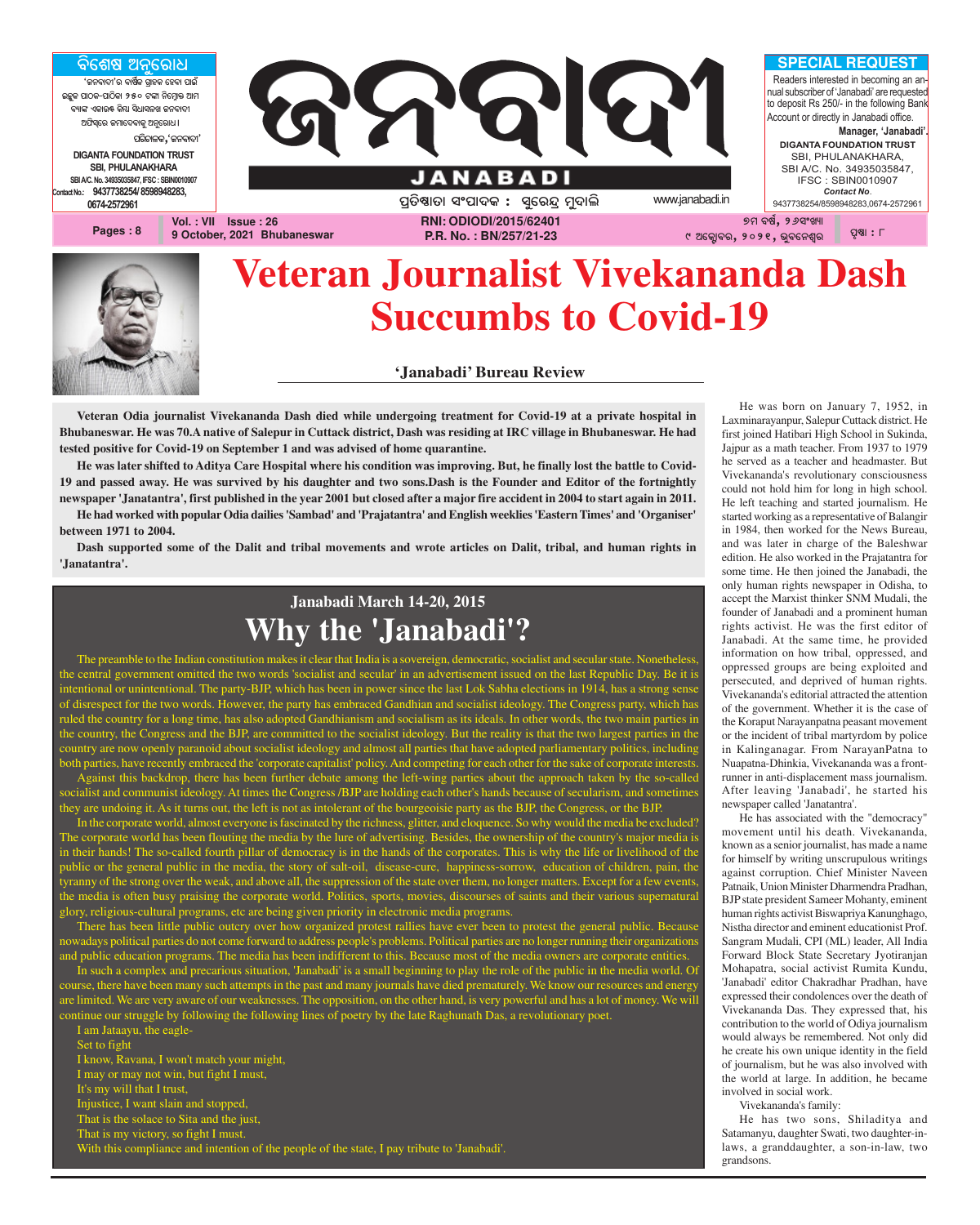## *Editorial* **Farmer's murder is a warning**

The world is celebrating Non-Violence Day on the occasion of the birth anniversary of Mahatma Gandhi, the national father of India. Non-violence vows not to spread violence. The BJP-led government, which sits on the throne of India, is also taking the oath, but the government's ministers are creating an atmosphere of violence. The Union Minister's son had killed the protesting farmers. The incident took place at Khiri in Lakhimpur in Uttar Pradesh. Before this barbaric incident, the world witnessed the assault of a woman during the block president election here. Union Home Minister Ajay Mishra and Uttar Pradesh Deputy Chief Minister Keshab Morya had earlier threatened the agitating farmers. Such were the threatening words," Back out from the movement or be prepared for dire consequences." Following the threat, Ashish, the son of the Union Home Minister, drove a car speedily and killed four farmers. Such massacres may have occurred during British rule. In a democracy, freedom of expression is a fundamental right of every citizen. The brutality of the fact that the government has been ignoring the demands of the agitating farmers for the repeal of the law against the government's flawed agriculture is a big challenge for a civilized democratic society. The government should remember that by killing the farmers it can not kill the movement. The Lakhimpur Khiri incident is a warning to the government. By supporting undemocratic activities, the government has shown that the health of our democracy is not doing well in this regard. Union Minister Ajay Mishra, who voted in favor of the violence. He is no ordinary man, he is the Home Minister of the country. He has a responsibility to uphold the country's constitution and law. He is also responsible for maintaining peace. But reports from people say that's just what's happening. Opposition and dissent in a democratic country are evidence of survival.

Union Minister Ajay Mishra is an important part of the political party and government that is opposing the farmers' movement. Minister Mishra has acted in a manner that indicates that the status quo of the constitutional office and the sense of dignity have come to an end. Violence and intolerance have crossed the line. In a democratic system, there is a mass movement. But why is the government intolerant? What has been seen during the last seven years under the BJP-led central government is communal hatred and fascist captain and anarchy in judgment. The ministerial representative in the government is moving away from truthfulness and human values and attacking the fundamental rights of citizens. Now we see how more than 500 farmers sacrificed their lives. According to the constitution, the government of democracy should give citizens the right to live with dignity. But instead, it is creating fear among citizens. Representatives of the government are behind the situation as socio-political values are declining and creating tensions. The incompetence, failure, and undemocratic practices of the government are certainly responsible for the rise of violence, unrest, hatred, corruption, economic corruption, and misconduct in social justice and behavior. It must be responsible for the government's actions in reducing personal feelings of love, brotherhood, kindness, and human compassion. The government should remember that it is made up of representatives elected by the people. It is the responsibility of the government, to uphold the values of democracy. Citizens of the country will not accept if the government works to discriminate between people by sowing the seeds of communalism based on religion and race. Be careful, government! Failure to work for the protection of democracy and the fundamental rights of citizens will lead to rebellion and revolution. The government will be responsible for this. The mass movement against arbitrariness is now intensifying. The government should be aware of this.

## **The devil's atrocities can go to any extent**

To assault women, alcohol is consumed by some people in the society - they had to involve in theft to buy alcohol - to involve in theft they to murder people - they had to spread darkness to murder people - The devil's actions can go to what extent? Perhaps the Central Modi government can go to any level to comply with its

corporate agenda. It is evident from the results. Modi thought that the farmers' movement would be "temporary" and that it would be "handcuffed". But the peasant movement, like

other political movements, has not been temporary and continued for a long time. More than ten months have passed. Lakhs of farmers are sitting at the Delhi entry gate. The movement will not be stopped until the Black Agriculture Act is repealed. The Modi government has been plotting to defame the peasant movement.

Revenge has erupted after attempts by Modi and his party to thwart the movement have failed. Farmer's 'killings in Haryana, Uttar Pradesh's farmers' rallies are the latest examples of this brutality. The ringmaster of the killer gang is the son of Union Minister Ajay Mishra. Farmers were shot with gun if they survived the vehicle crash. Thirty-three years ago, Nathuram Gadse, the godfather of these killers had killed the father of the nation. Of course, Nathuram could not escape the judicial

system during that time. But can it be guaranteed that today's judicial system will punish these heinous peasant killers? This is because the judiciary's judgments in various important cases are being affected by the central authority.

Looking at the Taliban's religious fundamentalism



in Afghanistan today, it seems that Modi, who has seized the center of power in our country, has a lot in common with fundamentalism. Islamic fundamentalism

and Hindu fundamentalism are rife with explosives. They can go to any level to seize power. Along with the Taliban, other Muslim clerics have been subjected to unspeakable atrocities against women, attacking various schools, shooting and killing hundreds of students inside schools. In other words, people are being killed in broad daylight. After the seizure of state power like the Taliban, the constitution can be changed, the limbs of the states like Jammu and Kashmir can be cut off, ropes can be tied on the necks of the peasants, the workers can be slaughtered in prehistoric slavery.

So be careful! More difficult times are coming. How many more monsters will emerge from hell. So wake up and keep moving forward !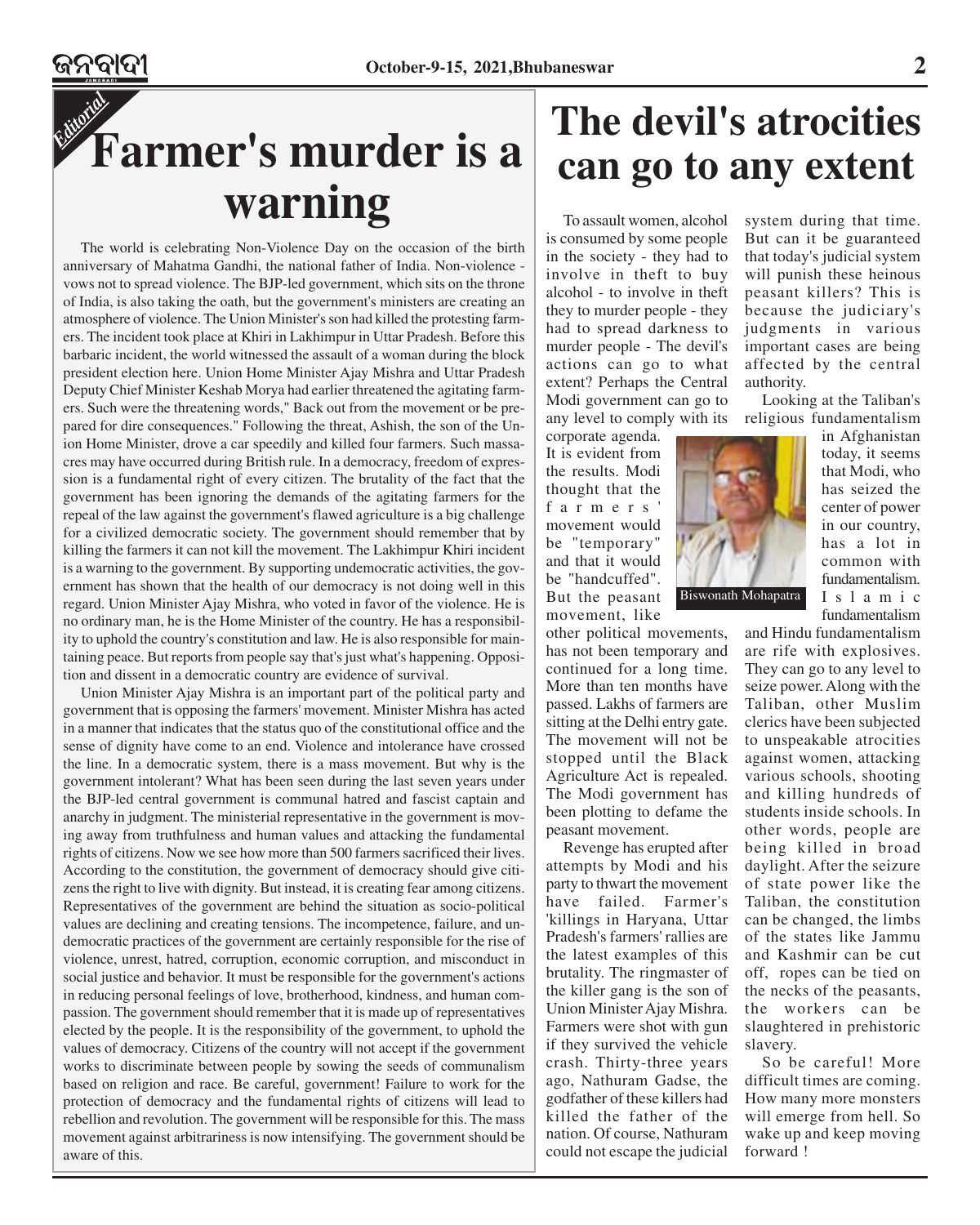### ଜନବାଦୀ

## **Protesting workers face the threat of police!**

Jajpur (Bureau): About 250 workers and employees' contract workers working at the cement factory in the Kalinganagar industrial area have been sacked without notice. Workers have been protesting in front of the factory since the 1st of the month as they were fired without being paid full and final remuneration. No one has cared for this matter. Rather, a police officer is trying to bully the workers. The police threatens that if the workers do not discontinue the movement, he will trap them in a fake case.

 One person after another is being laid off for openly violating the Labor (Regulation and Abolition) Act, 1947. Last month, about 250 contractors at the Sagar Cement Factory were fired. According to sources, the factory authorities had blocked the entrance of

office since the 1st of last month.Workers protested in front of the gate that day. Excitement erupted again on Monday over this. In the evening, the factory authorities held talks with a delegation of protesters in the presence of police. Protesters reiterated the two-month pay and re-employment issues at the meeting. According to Venkat Reddy, the factory's manager, the 1-month-old worker's salary will be paid by Tuesday afternoon. He said all workers and employees would be involved in the work from Wednesday. Workers, on the other hand, have warned that the agitation will continue until they are paid wages for the past two months. The workers will meet and inform the SP regarding the threat by police officials.

Bhubaneswar: B.Ed. The Odisha Primary Teachers Federation has repeatedly protested against the state government's neglect of B.Ed teachers. State Union President Ajay Kumar Dhal alleged that the state government was cheating teachers instead of giving them fair justice based on B.Ed. The issue was discussed in detail at an important meeting of state executives on Sunday. Government Primary B.Ed. Teachers are hired on an advertising basis but are not paid appropriately. B.Ed teachers are also not given priority in the promotion. The government is hiring in two categories, with 50 percent B.Ed. And the rest is 50 percent in  $+ 2$  CT. Eligible teachers are promoted to senior teachers by creating a new cadre to promote qualified teachers, which is completely undemocratic and illegal. +2 C.T Teachers employed in the post were later allowed to be promoted based on seniority by increasing their qualifications. Teachers hired on a B.Ed basis

are being neglected and not promoted, which is strongly opposed by the union. The union is urging the state government to carry out the promotion process by holding the original appointment post. The state government has embraced the new education policy of the central government in 2020 and issued a notice stating that there is a need for B.Ed teachers for the upper primary classes while the state government has taken action in this regard and has prepared special cadres for B.Ed teachers. Following the directives of the Central Government and the NCT to provide quality education to the upper primary students, the state government was recruiting B.Ed teachers in all the states of India, but Odisha was one such state where B.Ed teachers were recruited but wages are being paid at Matric CT rates, which the federation is vehemently opposed to. In addition, only B.Ed. Teachers are being sent on deputation, which the union opposes and urges them to be

**In protest of the continued negligence**

**Odisha Primary B.Ed. teachers federation**

placed in high schools by promoting the government system instead of deputation. Umesh Chandra Nayak, general secretary of the Union, has demanded that B.Ed teachers be able to meet the demand if the government takes steps to facilitate this. The meeting was attended by Rajdhani Sangh General Secretary Dr Devendra Kumar Nayak, Executive President Saroj Kumar Panda, Abahak Pradyumna Barik, Vice President Niranjan Samal and other district representatives including Devdatta Das, Anant Kumar Sahu, Anadi Charan Nayak, Jaydev Sahu, T.K. Rajaram Patra, Narendra Pradhan, Dilip Kumar Pradhan, Gautam Kumar Sahu, Purnachandra Behera, Madan Mohan Sahu, Amulya Kumar Lenka were the chief guests. The federation has warned that if the government does not take immediate action and do justice to B.Ed teachers, the federation will launch agitation at the block level and later take up the agitation at the state level.

## **Protesting workers face the threat of police !**



Jajpur (Bureau): About 250 contract workers working at the cement factory in the Kalinganagar industrial area have been sacked without notice. Workers have been protesting in front of the factory since the 1st of the month as they were fired without being paid full and final remuneration. No one has cared for this matter. Rather, a police officer is trying to bully the workers. The police threatens that if the workers do not discontinue the movement, he will trap them in a fake case.

One person after another is

being laid off for openly violating the Labor (Regulation and Abolition) Act, 1947. Last month, about 250 contractors at the Sagar Cement Factory were fired. According to sources, the factory authorities had blocked the entrance of workers and employees' office since the 1st of last month.

Workers protested in front of the gate that day. Excitement erupted again on Monday over this. In the evening, the factory authorities held talks with a delegation of protesters in the

presence of police. Protesters reiterated the two-month pay and re-employment issues at the meeting. According to Venkat Reddy, the factory's manager, the 1-month-old worker's salary will be paid by Tuesday afternoon. He said all workers and employees would be involved in the work from Wednesday. Workers, on the other hand, have warned that the agitation will continue until they are paid wages for the past two months. The workers will meet and inform the SP regarding the threat by police officials.

### **Students housed on private land !**

Kalampur (Bureau): The dormitory of Mahulpatna Uneet Vidyalaya was built on nongovernment land while the owner of the land has locked up the dormitory which has given rise to a new problem. The leak was caused by a lock on the dormitory. The future of a total of 20 students with 4 in the ninth grade and 16 in the tenth grade is in the dark.According to the information received, in 2008, the Integrated Tribal Development Agency provided grants for the construction of 110-bed dormitories for the students of this advanced high school. But no government land was available near the school. As a result the house of, Pita Naik, of Mahulpatna, which is adjacent to the school premises, proposed the construction of dormitories in his land of a privately owned mango orchard. In addition, officials from both the Tribal Integrated Organization and the District Welfare Department promised to place the school owner in a position in the school instead of paying any compensation. But even after 17 long years, Pita Naik has not been provided with a job. On the other hand, with the completion of the

dormitory, the students had started staying. The dormitory is built on about 40 decimile of land, including the garden, where Pita Naik lives. Four mango trees were cut down during the construction of the dormitory. Naik's, who had repeatedly rushed to the district welfare department's office, including the school's headmaster, and the office of the tribal coordinator, urged the 20 students to leave the school's dormitory. The dormitory was locked after the students left. The students informed Laxmidhar Naik, the school's headmaster. Headmaster Mr. Naik immediately informed his superiors about the incident. On the advice of higher authorities, Thuamul Rampur police have filed a case against Pita Naik, who illegally locked the dormitory. Students who have now moved out of the dormitory are being housed in the elementary school dormitory, while they are worried about where they will be studying later. While the school has been closed for two years due to the Covid pandemic, it is expected that the studies will be affected. The district welfare officer, Arvind Ray, was contacted.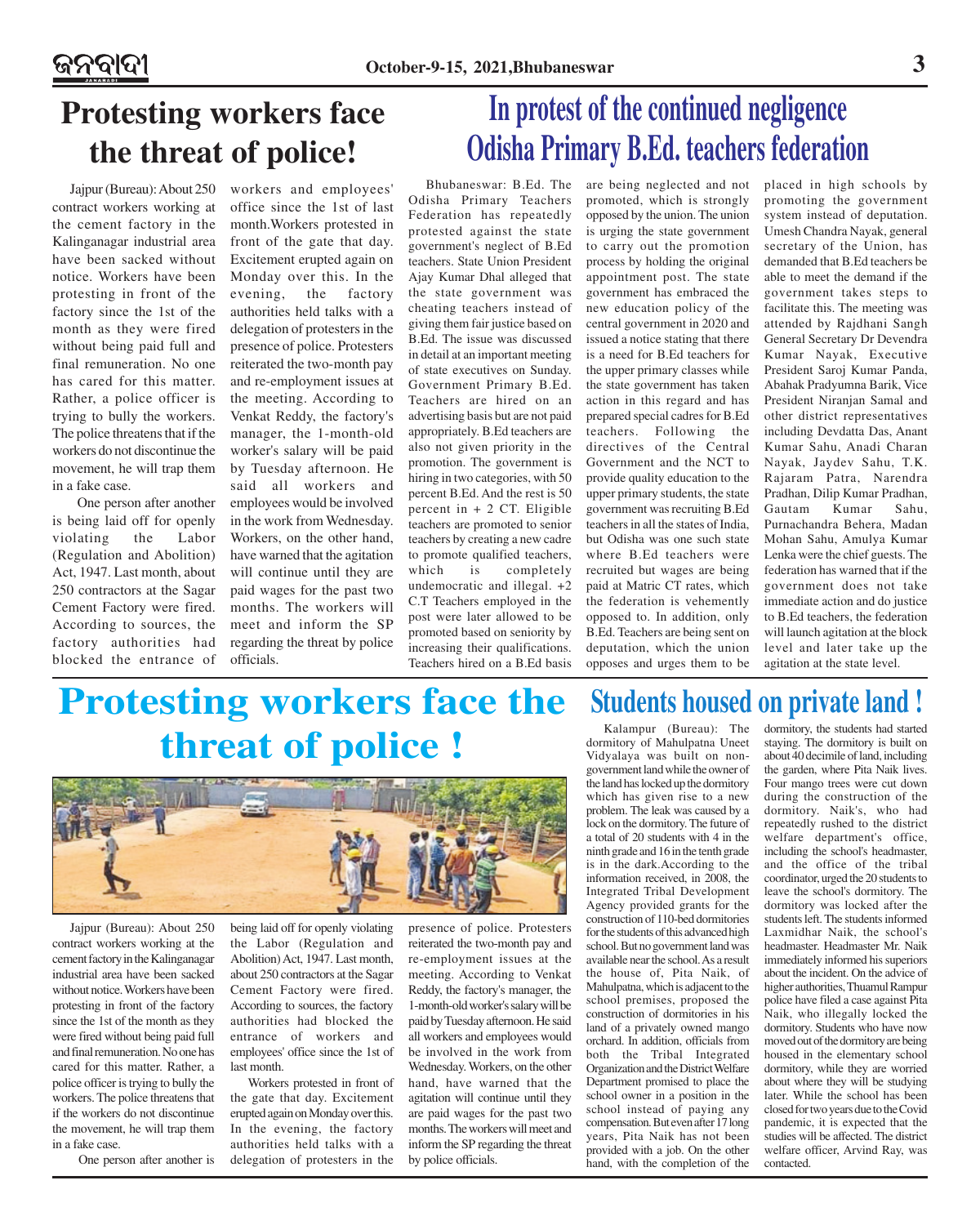## **Lakhimpur Kheri: 'Video of Incident' Goes Viral; Families Demand Autopsy Reports Before Cremation**



A viral video purportedly showing protesting farmers being run over by an SUV in Lakhimpur Kheri, Uttar Pradesh has gone viral on social media. The video was first shared on Twitter on Monday by Tractor for Twitter, a handle run by farmers protesting against the Union government's contentious laws.

A total of eight people were killed on Sunday in Lakhimpur Kheri, including four farmers and one freelance journalist.

The video lasts for 29 seconds. According to NDTV, the police are yet to verify its authenticity. The visuals shared do not make clear who is driving the SUV. In the video, the car is seen ramming into people who fall, while others try to flee the scene. Another SUV, with sirens on, follows the first car.

Among the many political leaders and others who shared the video on social media was one unlikely face - BJP MP Varun Gandhi.

Protesting farmers have said that the deaths were caused by an SUV driven by Union minister Ajay Kumar Mishra's son, Ashish Mishra. The minister, however, claims that his son was not at the scene. An FIR citing murder charges has been filed against Ashish. Families of the killed farmers said on Monday that they would not cremate the bodies until they were given copies of the autopsy reports, NDTV reported.

While protests were on at the site and tensions were high through most of Sunday and Monday, including displaying the bodies of the killed farmers, the area cleared up by Monday afternoon. Bharatiya Kisan Union leader Rakesh Tikait spoke to senior leaders in the Uttar Pradesh government and then spoke to the protestors at the site, asking them to go home and promising that justice would be served.

"Veer shahidon ka balidan, yaad karega Hindustan (The country will remember the sacrifice of the brave martyrs)," Tikait said, adding that it was a big victory that a murder case had been registered against Ashish Mishra and Rs 45 lakh compensation had been promised to the victims' families, The Hindu reported.

"The minister and his son will not be spared…he will lose his ministerial post," Tikait assured the protestors. If satisfactory action is not taken in 10-12 days while the killed mens' funeral proceedings took place, the BKU said, a maha panchayat will be called. The government has said that a retired judge will probe the incident.

According to The Tribune, in addition to the case against Ashish Mishra and others, a counter-FIR has also been registered against protesting farmers. The first FIR has been registered under Section 302 (murder), Section 120-B (criminal conspiracy), and Section 147 (rioting) of the Indian Penal Code.

This FIR, according to the newspaper, is based on the complaint of the family of a BJP worker who was allegedly killed in the violence. It names Amandeep Singh Sindhu, Mahendra Singh, Jejender Singh Virk, and some unknown persons.

Meanwhile, many opposition leaders were stopped on their way to try and visit the victims' families on Monday. Congress leader Priyanka Gandhi Vadra was among them and has now been in detention for more than 28 hours. On Tuesday morning, while sharing the purported video of the incident, she asked why the police were taking action against her rather than the driver of the vehicle.

"@narendramodi Ji your government has detained me for the past 28 hours without any order or FIR. How come the person who ran over farmers has not been arrested yet?" she said in a tweet in Hindi.

Congress media and communication vice-chairman Pankaj Srivastava said the party general secretary, who was detained at 4:30 am on Monday, has been in detention for the past 28 hours. "She is not being allowed to meet her lawyers and the administration is not telling her reasons for her detention," he said.

Besides Priyanka, state Congress president Ajay Kumar Lallu, national secretary Dheeraj Gurjar, Youth Congress national president B.V. Srinivas and party MLC Deepak Singh are also under detention, Srivastava said.

The video not only exposes the Godi media but also destroys all the assertions of the minister.

The decline of journalism is so horrible that India's place in the world of independent journalism is listed below. It ranks 142nd out of 180 countries. India's Godi Media would have been number one in the world if lying had been made to cover up the killer's journalism. Don't you buy soap or papads from the market? Then why do you buy pathetic newspapers? Whenever you claimed that every product is the best and you will find customers, have you ever wondered how Godi Media gets its buyers/readers despite being pathetic? Check out the frames in this video.

Cellphone video footage has emerged from Lakhimpur Kheri over the last 24 hours showing SUVs plowing into a group of farmers from behind and driving on, as well as occupants of the car exiting the vehicle even as a person seems to be caught under the wheels. The Samyukt Kisan Morcha says the 29-second video purporting to show the actual moment of impact was shot by eyewitnesses adding that the footage has been edited to slow it down for clarity.

"The footage was obtained by one of the social media supporters of the farmers' movement. It was slowed down to show what exactly happened, that too from behind unaware, peacefully-walking protesters. No other editing was done," said Kavitha Kuruganti, an SKM leader representing the Mahila Kisan Adhikaar Manch, who has been handling the platform's media updates.

After he brokered an agreement between the district officials and the grieving community to send the bodies for a post-mortem on Monday, Bharatiya Kisan Union leader Rakesh Tikait had urged farmers and eyewitnesses to come forward with any evidence or videos showing the truth of what had happened, asking them to submit videos on social media.

The 29-second video which became viral on social media later on Monday night shows a Thar jeep hitting a group of men walking on a rural road, some holding flags. An elderly man with a white kurta and green turban is thrown onto the windshield of the vehicle by the force of the impact while others fall by the road. Soon after, a second SUV drives past as well.

Another shorter 10-second video posted on Twitter on Tuesday morning appears to show a man in a blue kurta jumping out of the same jeep and running away, even as a man seems to be caught under the wheels of the vehicle.

The SKM claimed that such videos proved the truth of their allegations. "Many eyewitness accounts are now being captured on videos which also reveal that Minister's son Ashish Mishra was indeed driving the 'Thar' vehicle, from which he later got down and ran away, with cover and support provided by the police, and while firing on protestors," said an SKM statement.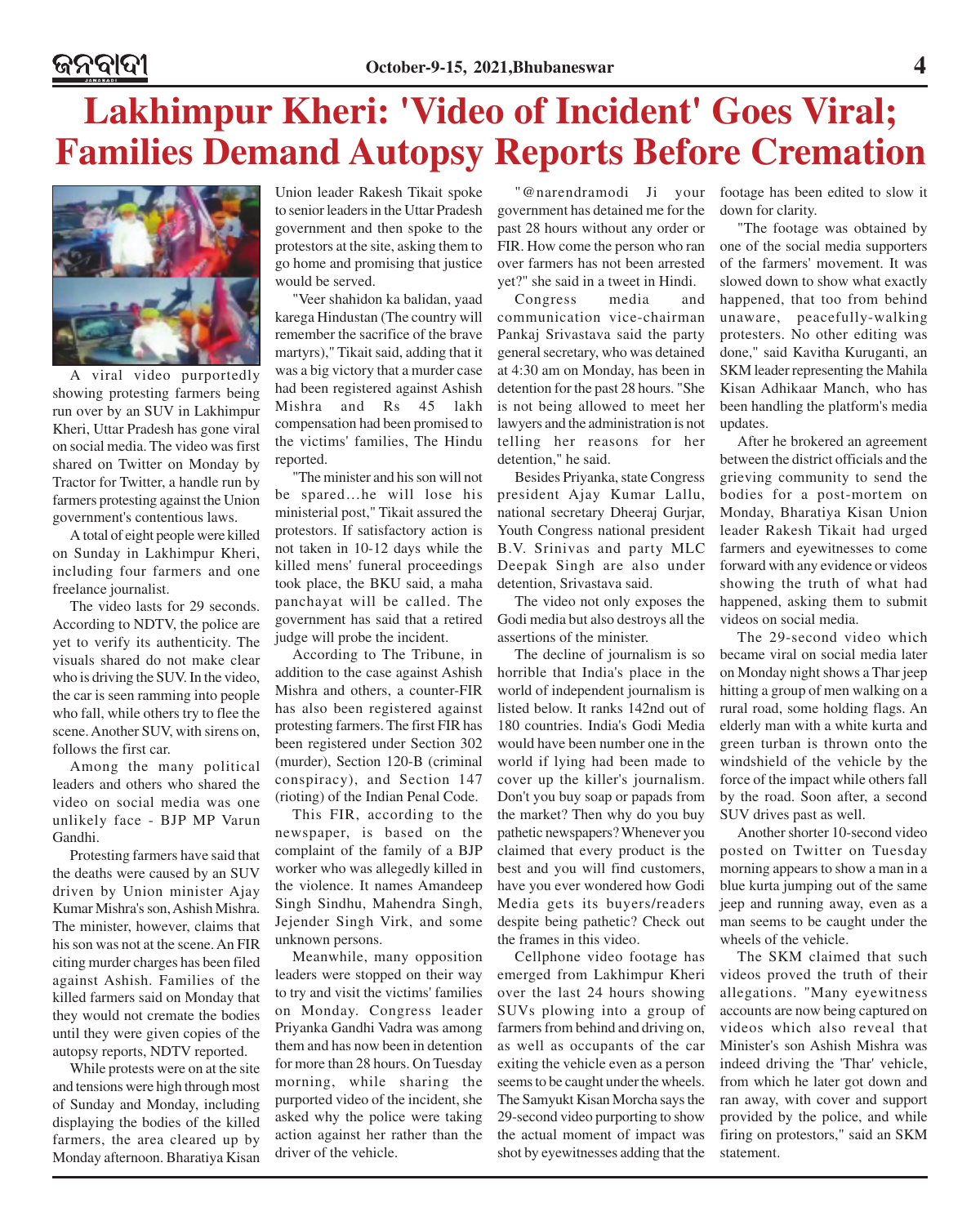### ନ୍ତବାଦୀ

Responding to journalists' queries on the videos, Mr. Mishra said he had evidence to prove that neither he nor his son was present at the spot. He said based on the videos, it was visible that the driver was killed after being pulled out of the car, adding that if it had been his son, he would have been dead.

The U.P. police did not respond to queries regarding the authentication or investigation of these videos. Even as the SKM social media team attempted to track down eyewitness footage and authenticate it, they said they were being hampered by the suspension of Internet services in the area.

How to portray all these images of murder and violence. Should any of the authorities in the nation be involved in any murder or violence, should their cruelty and lies be subject to editorial rebates? However, video can be distracting, and it can affect anyone who can think, understand, and watch. Sardarji wearing a yellow turban now seems to know that something has happened.

Throughout the video, the farmers are walking peacefully. But the Jeep and the cars behind it no longer wait for the farmers to get out of the way. The speed at which the jeep is hitting people. The black car that comes after it doesn't even slow down.

Part of the Jeep comes in the frame. It is not clear who is sitting in the driver's seat. Some people say there was the driver and some say the minister's son Ashish. The minister said, his son was not in the jeep.

Who seems to be escaping by closing the door of the jeep? The video shows two people getting off the jeep and running, where are they?

We can't show all videos. These pictures will be really disturbing. This 24-second video destroys every theory of lie. After the video, Home Minister Ajay Mishra may feel relieved that Prime Minister Modi will not be able to dismiss him. Prime Minister did not dismiss him even after his name was mentioned in the FIR, then what will he do after the video comes? Remember all the statements of the Minister. Sometimes he says - farmers attacked with sticks, and sometimes he says people from terrorist organizations like Babbar's Khalsa have become active. Not only that, but he also issued a written statement, which did not contain a single word about the farmers who died. "Farmers attacked with swords," he wrote. Now the video has engulfed the entire cabinet. Ajay Mishra said, "All the information and videos that have been seen shows how the driver of the vehicle has been dragged and killed." If my son had been driving, he would have been killed. It is not possible for 10- 12 people to run their vehicles over some people in the presence of thousands of others.

There were ten-twelve people in the jeep. Who were they? What is their identity? Where are they? In the 28-second video, the jeep crushed the farmers. Will the minister change his statement after watching this video? It remains to be seen how many times he will change his statement. He has to save his political position. He has to save his son. Until then, farmers have always been called terrorists, sometimes oppressors.

 Minister Ajay Mishra represented his son Ashish Mishra in such a way that a controversial perspective would take place and Godi media would have the opportunity to move forward with all those statements and what happened at the scene and that will distract you? Why did the minister make such statements?

The minister said about his son that he would have a license if he had the revolver. Everyone has the right to self-defense. Union Home Minister Ajay Mishra wrote in the affidavit that he had a rifle and a revolver. The rifle is said to be worth Rs 75,000 and the revolver is worth lakhs of rupees. Did the police confiscate the minister's revolver or rifle and send it to investigate? As a minister, did the jeep have a police officer to protect him?

This is important because many eyewitnesses said the minister's son did shoot. Was there no armed soldier in the jeep? Whether or not the minister's son was in the jeep it is not clear from the police. Is NASA being assisted in its investigation or is it being viewed from the moon via telescope? Farmers

were not violent. They

did not carry a sword. In one video, you can see two white cars in the background as the car's speed increases. As you can see, farmers are standing on the side of the road and cars are moving.

Many types of videos are going viral. One of the most compelling viral videos is about a man wearing a white shirt and pajamas and that he takes out a revolver from his pocket. This video is hazy, nothing is clear. The man is said to be Ashish Mishra, the minister's son. Nearly three days have passed since the farmers were killed but police have not answered any questions. The answer is that the police were busy with the post-mortem. Were the entire police force and officers busy with the post-mortem?

Three to four videos related to the scene have already surfaced. Try putting all of this in a sequence. It will be clear that the farmer was not an attacker. The farmer did not have a sword. The jeep hit them from behind and killed them.

Congress leader Priyanka Gandhi also questioned the Prime Minister by showing a viral video of Lakhimpur Khiri. Opposition groups called for the immediate release of Union Minister of State for Home Affairs Ajay Mishra and the arrest of his son Ashish Mishra. In July 2019, he delivered a speech during the revision of the Motor Vehicle Act. He also posted the speech on his Facebook page. As a result of a misdemeanor, the person



who is a victim of the accident has no fault, and he suffers due to the other person's driving. There should be a rule that ensures safe driving. The minister not only wants to cover up his son but even the jeep.

The United Kisan Morcha has demanded the arrest of the minister's son, Ajay Mishra Teniku, and the dismissal of Union Home Minister Ajay Mishra Teni and Haryana Chief Minister Manoharlal Khattar. BJP MP Varun Gandhi has repeatedly spoken out on the issue of farmers. After tweeting to Chief Minister Yogi Adityanath, he tweeted again.

The jeep crushed down the farmers. If this doesn't matter to you, then it's a different case. You now want to contribute to the development of the country. The government knows your feelings. This is why the price of petrol and diesel is being increased every week so that you can contribute to the development of expensive petrol and diesel. The people of Uttar Pradesh in Bihar may pray that they get a chance to buy Rs 110 per liter of petrol soon.

In Lakhimpur Khiri, the Jeep filled with petrol and diesel crushed down the farmers and you, who are so busy with development. One day these people will tell you - you are not the public or mass. Write down my words and keep them in your purse.

(Article published on October 6, author's blog)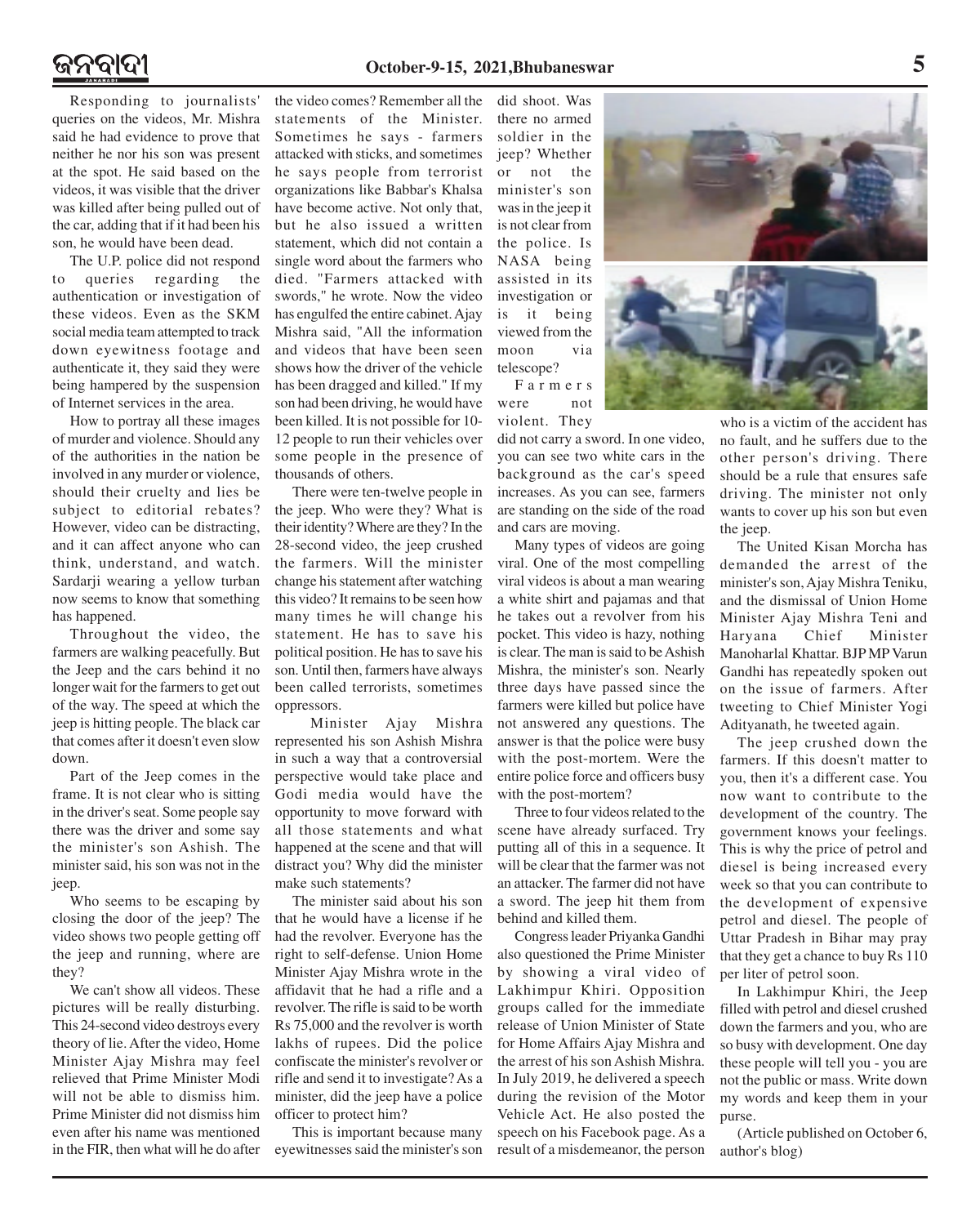## **The essence of the controversial agricultural law**



For the repeal of the three controversial agricultural laws, Indian farmers have been protesting on the Delhi border for more than six months under the leadership of the United Farmers Front. Even after the deaths of more than 200 farmers, the Modi government has been insisting upon the three agricultural laws being supported by many farmers' organizations.

Since India joined the World Trade Organization in the 1990s, multinational agricultural companies have been pressuring India to restructure its agriculture and food economy. An official report prepared under the Vajpayee government in 2002 gives us a glimpse of some of the major lobbies pressing for restructuring of India's agriculture and food economy.

What interests lie behind the three Farm Acts of the Modi government? Various private corporate interests, domestic and foreign, with stakes in trading in grain and other agricultural commodities; contract or corporate farming; logistics (including storage and transport of agricultural products); seeds, fertilizer, and other inputs; food processing; organized retail; and financial sector activities (including investment in commodity markets).

Worldwide, many of these firms are involved in multiple activities. The leading agricultural traders own ocean-going ships, ports, railways, refineries, silos, oil mills, and factories. Their activities include growing crops; selling inputs; buying output, transporting and storing it; processing crops to produce various products, or supplying other producers of final goods; and carrying on sophisticated financial speculation in agricultural commodity markets.

The financial news service Bloomberg once said that Cargill was not only part of the value chain but was the chain itself - from the field to the shop counter. In a 2001 corporate brochure, Cargill described itself thus: "We are the flour in your bread, the wheat in your noodles, the salt on your fries. We are the corn in your tortillas, the chocolate in your dessert, the sweetener in your soft drink. We are the

oil in your salad dressing and the beef, pork, or chicken you eat for dinner. We are the cotton in your clothing, the backing on your carpet, and the fertilizer in your field". Four such firms, of which Cargill is the largest, control 70 percent of the world market in agricultural commodities.

Although the major Indian business groups Reliance and Adani have both strenuously denied pushing the so-called 'reforms', and the Modi government has strenuously claimed that it has no plans to wind up public procurement, both Government officials and private investors state their views and demand more frankly behind closed doors. These demands are then processed into recommendations by official committees - dressed in the language of 'greater efficiency' and 'fiscal savings'.

Thus the High-Level Committee on Reorienting the Role and Restructuring the Food Corporation of India (known as the Shanta Kumar Committee), set up in August 2014, received representations from various private corporate firms, including Adani Logistics, Cargill India, ITC Agribusiness Division, CII Food, and Agriculture Centre of Excellence (CII FACE), Yes Bank, and so on.

#### **Committee for Long Term Grain Policy**

However, an earlier high-level official committee report did reveal a bit more regarding the real intentions of those pressing for such 'reforms'. Although its report is 18 years old, the present agenda of the rulers has been under preparation for even longer, and so the report of 2002 remains very relevant.

The High-Level Committee for Long Term Grain Policy, headed by Abhijit Sen, was set up in 2000 and submitted its report in 2002. The Terms of Reference assigned to it required it to examine the following areas:

i) Minimum Support Prices (MSP) and price support operations

ii) the role of the Food Corporation of India (FCI)

iii) the functioning of the Public Distribution System (PDS)

iv) policies regarding buffer stocks, open market sales, and foreign trade

v) allocation of grain for rural development and other welfare programs.

Instead of reforming and restoring the loopholes observed in the general food grain collection and distribution system, the powerful group was under intense pressure to destroy the Food Corporation (FCI). "There is no need to restore the current system," he said. The current

crisis has created not only the minimum support price, but also the opportunity to dismantle the general distribution system, and the decline in the role of the Food Corporation of India has come not only from private corporations but also from the private sector.

The committee was asked to comment on several issues raised by the Department of Agriculture after the interim report. He encouraged ordinary people as well to take part in solving this great task: "One of the things you and other people can do is keep up the pressure ... there are going to be some difficult decisions for government". Specifically, examine a proposal from the Union Ministry of Agriculture to ensure that the Food Corporation can introduce an insurance-based livelihood assistance scheme without purchasing grains directly. But fearful of such a move, state governments began to protest. On the other hand, except for Ashok Gulati, one of the members of the committee, the rest of the members declared a minimum price and argued in favor of maintaining the grain procurement system through which to achieve price stability.

Hazards for grain production:

Refuting the argument, the committee opined, "Price instability is not just a matter of concern for the welfare of productive farmers and consumers and their income. Experience from around the world and India has shown that investment in agriculture is adversely affected if prices remain high and the value of production is not guaranteed. The committee, therefore, said that price stability would be the main goal of this long-term policy. If the general collection system is not implemented at a fixed minimum price and the government mandi system (APMC) is lifted, the price of paddy and wheat will be greatly reduced. Even in the rest of the producing states like Punjab, Haryana, and western Uttar Pradesh, it will not be more than Rs 350 per quintal. The committee estimates that if rice and wheat are not procured at the minimum support price, farmers will lose about Rs 40,000 crore, which is estimated to be Rs 1,29,000 crore by 2019-20.

### **If production declines, the country will be more dependent on imports:**

 "According to the United Nations Food and Agriculture Organization (FAO), imports of food grains from developing countries will increase," the committee said. In 1956-57 it was 10.7 crore metric tonnes, 19.8 crore metric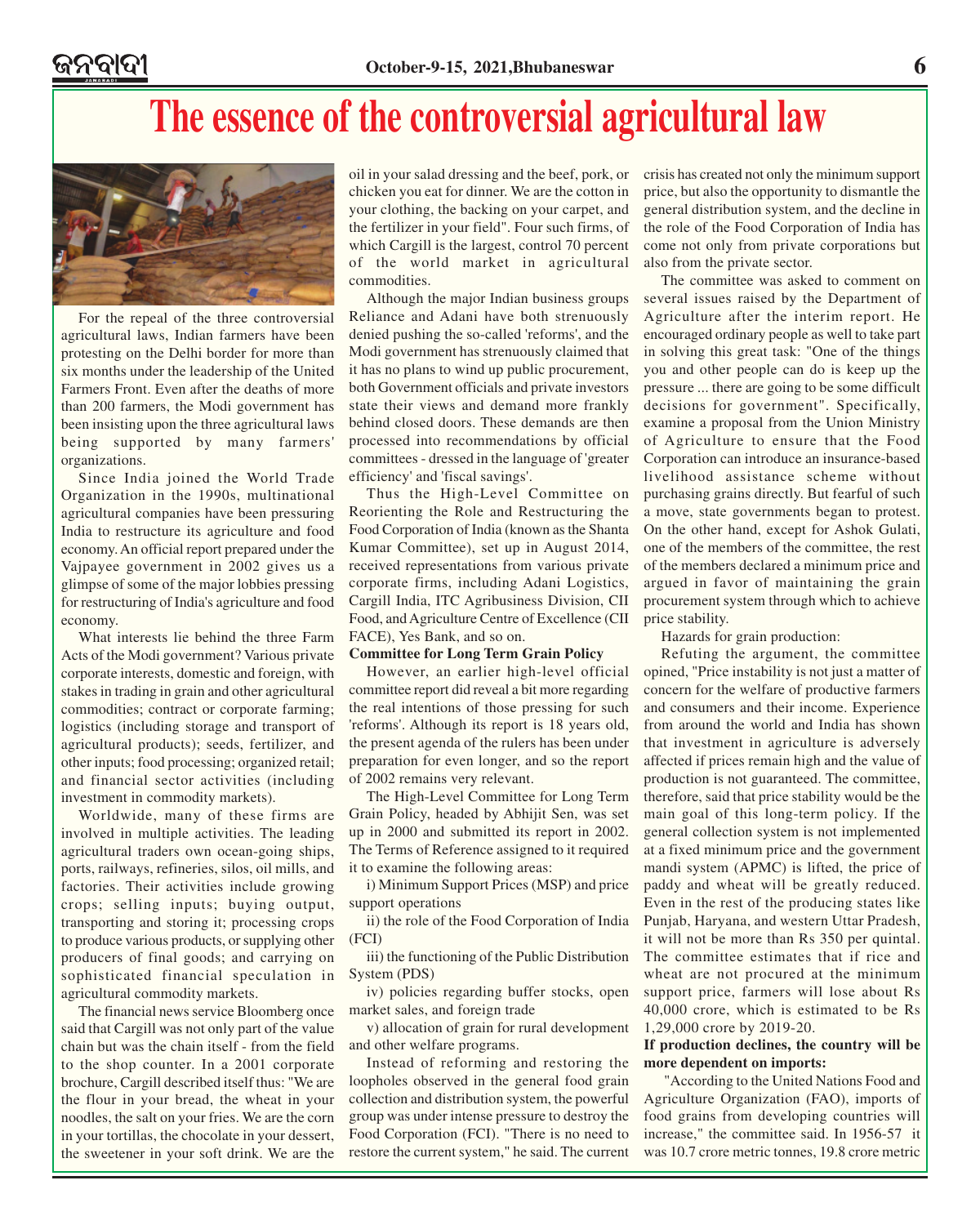tonnes in 2015, and 27 crore metric tonnes by 2030. "In that sense, it is possible the United States and the European Union would want to reduce the price of foodgrains and increase their prices." This will save them from the huge discounts they are giving to the farmers of their country.

The committee estimates that India's rice and wheat demand accounts for about 15%. The country's population is also growing. So the country should have enough buffer stock. "If there is a major reduction in ice stocks, it will affect the global grain market." As a result, farmers will be hit first by declining prices, and then by rising prices, which will hurt farmers. If buffer stocks are low and production declines temporarily and food prices rise in the global market at the same time, the situation will be serious, as it has been in the past.

"We will not invest unless the buffer stock system is abolished."

The committee asked private companies if they were willing to invest in the food grain business. "Even if the essentials were lifted, restrictions would be imposed on the transportation/storage and storage of food grains, but they would still not be able to invest," it said. With a long-term, irreversible and profitable government policy, they will only invest if they abolish government policies (buffer stocks) that store more food grains. " They openly said that the main obstacle to increasing their profits was the Food Corporation's buffer stock.

Ignoring the views of many local companies, the government, and their supporters who are members of the committee, the committee is clearly "opposed to the complete abolition of the Food Corporation of India and its inability to divide it on a regional basis or impede its implementation."

It seems to be relevant to inform about these many local companies here. Four of these are known as ABCD. Meaning of A- Danielle Midlands, B-Bunge, C-Cargill, and D-Lewis Drifas. Together, they control about 70% of the world's agricultural products. Cargill is the largest of these. When it comes to explaining the impact of America's second-biggest private company on your life, no one puts it better than the company itself. "We are the flour in your



bread," says one of Cargill's corporate brochures, "the wheat in your noodles, the salt on your fries. We are the corn in your tortillas, the chocolate in your dessert, the sweetener in your soft drink. We are the oil in your salad dressing and the beef, pork, or chicken you eat for dinner. We are the cotton in your clothing, the backing on your carpet, and the fertilizer in your field."

They are now joined by two business groups - Reliance Fresh and Adani Logistics.

#### **Abolition of the rebate system:**

According to the OECD, the number of rebates given to farmers in India accounts for about 7.8% of the total grain production. Compared to this, the agricultural subsidies of the wealthy OECD countries (Austria, Belgium, Denmark, Finland, France, Germany, Greece, Hungary, etc.) accounted for about 17.6% of their quota of grain production. The average rebate was 319 billion dollars, of which 231 billion dollars was directly disbursed to farmers. Even so, owning one is still beyond the reach of the average person. In addition, about 50% of the population in developed countries is employed in agriculture.

#### **Government's reluctant move:**

The Abhijit Sen Committee's recommendation was submitted in 2002. As expected, the government did not accept the recommendations. The Vajpayee government has deliberately reduced the amount of wheat harvest by keeping the minimum support price stable. Earlier, the Congress-led UPA government first introduced the "Targeted General Distribution System" (Targeted PDS) to divide the consumers of the country into two parts, BPL and APL, respectively. As a result, the FCI warehouse was stockpiled with large quantities of rice and wheat. It was the first step towards the destruction of the general distribution system.

In 2004, the UPA government also followed the BJP-led NDA policy to reduce the amount of wheat harvest by setting a minimum support price. As a result, large quantities of wheat were imported in 2006 at a high price due to a decline in buffer stocks. Wheat imports continued in 2007 but were reduced. During this time, wheat prices rose sharply internationally. But the UPA government later withdrew due to its negative political implications. It may be mentioned here that both the UPA government and Vajpayee's NDA government were coalition governments. So even though some such experimental measures were taken, from a political point of view, the collection system at a minimum support price continued.

However, in August 2014, after Modi formed a senior government, the Food Corporation of India (FCI) formed another committee to redefine the role of the Shanta Kumar Committee. Many private corporations have their own opinion on the matter. These include Cargil India, Adani Logistics, ITC's Department of Agriculture and Commerce, CIR's Food and Agricultural Development Center, EES Bank, and others. Although the committee did not specify what their demands were, the committee also recommended that the Food Corporation of India (FCI) abolish the general food grain collection and distribution system and instead provide cash for compensation to farmers and consumers. It also demanded the involvement of the private sector at every level of the food supply system. The committee had never mentioned Abhijit Sen's recommendations before, nor did it consider why it had been rejected. After Modi won a single majority in 2019, he passed the three agricultural laws in parliament, especially in the wake of the Covid-19 pandemic.

### **Indigenous edible oil industry destroyed in India:**

 By 1991, oilseed cultivation and production in our country had become almost selfsufficient. India was a member of the World Trade Organization at the time Its importation of oilseeds and edible oils by the Government has been placed under an open general license system, which has consistently reduced its import duties. Instead of encouraging indigenous oilseed cultivation, the government gradually withdrew from it. As a result, the country's oilseed production and related industries were affected. Gujarat farmers quit oilseeds and move on to other crops.

The ABCD company, which has already written, will benefit from this process. They are active in palm oil, the main producer of palm oil, in Indonesia and Malaysia, and the soybean business. India's Adani-Wilmar is also involved in the edible oil business. About 70% of India's edible oil demand is imported. During 2010-20, India imported about 97 billion dollars worth of edible oil.

In a nutshell, India's food security financing under the three agricultural laws will push farmers across the country to the brink of extinction, even though the sector earns the most. In addition, it will benefit 140 crore consumers in the international market. The huge buffet stock that is now available will still be there. But its ownership will be controlled by multinational companies. India will participate in the auction with the money it has borrowed to get it. Food security economics will thus become a surrender of India's food sovereignty.

(This article was originally published in the 75 and 76 pages of Aspects of Indias Economy).